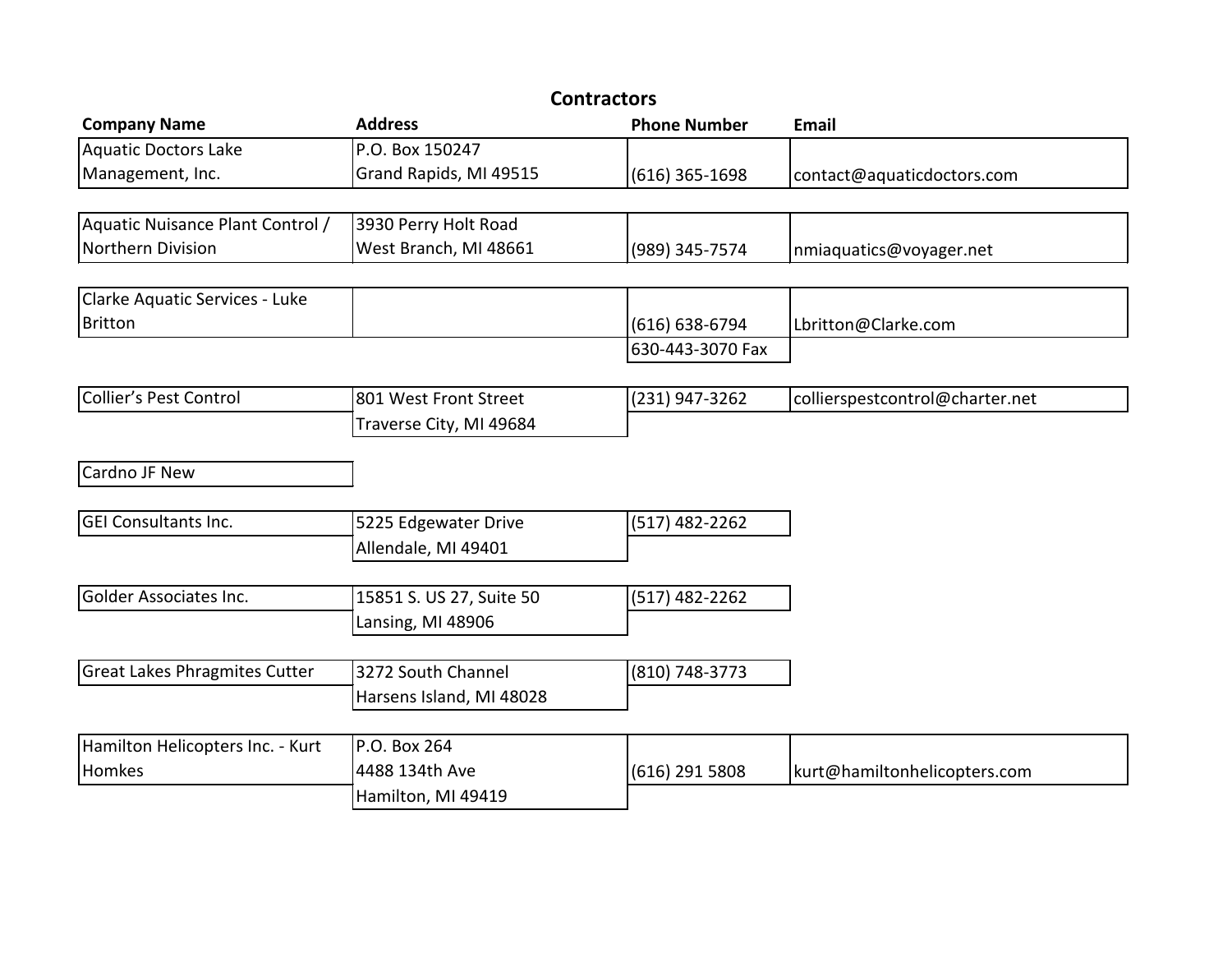| LakePro, Inc.                                        | 9353 Hill Road                           | (810) 635-4400 | pauldominick@comcast.net                                  |
|------------------------------------------------------|------------------------------------------|----------------|-----------------------------------------------------------|
|                                                      | Swartz Creek, MI 48473                   |                |                                                           |
| Lakeshore Environmental, Inc.                        | 803 Verhoeks Road                        |                | (616) 844-5050 ext.1 jenniferj@lakeshoreenvironmental.com |
|                                                      | Grand Haven, MI 49431                    |                |                                                           |
| Mike Appel Environmental Design,                     | 416 Longshore Dr., Ste. C                |                |                                                           |
| <b>LLC</b>                                           | Ann Arbor, MI 48105                      | (734) 395-1060 | appel@umich.edu                                           |
|                                                      |                                          |                |                                                           |
| <b>Natural Community Services</b>                    | 30775 Longcrest<br>Southfield, MI 48076  | (248) 672-7611 | j delisle@hotmail.com                                     |
|                                                      |                                          |                |                                                           |
| Native Connections - Jerry Stewart 17080 Hoshel Road |                                          | (269) 580-4765 | jerry@nativeconnections.net                               |
|                                                      | Three Rivers, MI 49093                   |                |                                                           |
| Niswander Environmental, LLC -                       | 10524 E. Grand River Ave                 |                |                                                           |
| Jeff Bridgland                                       | Suite 103                                | (810) 225-0539 | info@niswander-env.com                                    |
|                                                      | Brighton, MI 48116                       |                |                                                           |
| Northern Michigan Aquatics                           | 3930 Perry Holt Road                     | (989) 345-7574 | ray@northernmichiganaquatics.com                          |
|                                                      | West Branch, MI 48661                    |                |                                                           |
|                                                      |                                          |                |                                                           |
| Owen Tree Service                                    | 225 N Lake George Rd<br>Attica, MI 48412 | (810) 724-6651 |                                                           |
|                                                      |                                          |                |                                                           |
| PlantWise, LLC                                       | 646 Barber Ave.                          | (734) 665-7168 | david@plantwiserestoration.com                            |
|                                                      | Ann Arbor, MI 48103                      |                |                                                           |
| Savin Lake Services, Inc.                            | 3088 Hottis Road                         | (989) 728-2200 | guysavin@lakeandpond.com                                  |
|                                                      | Hale, MI 48739                           |                |                                                           |